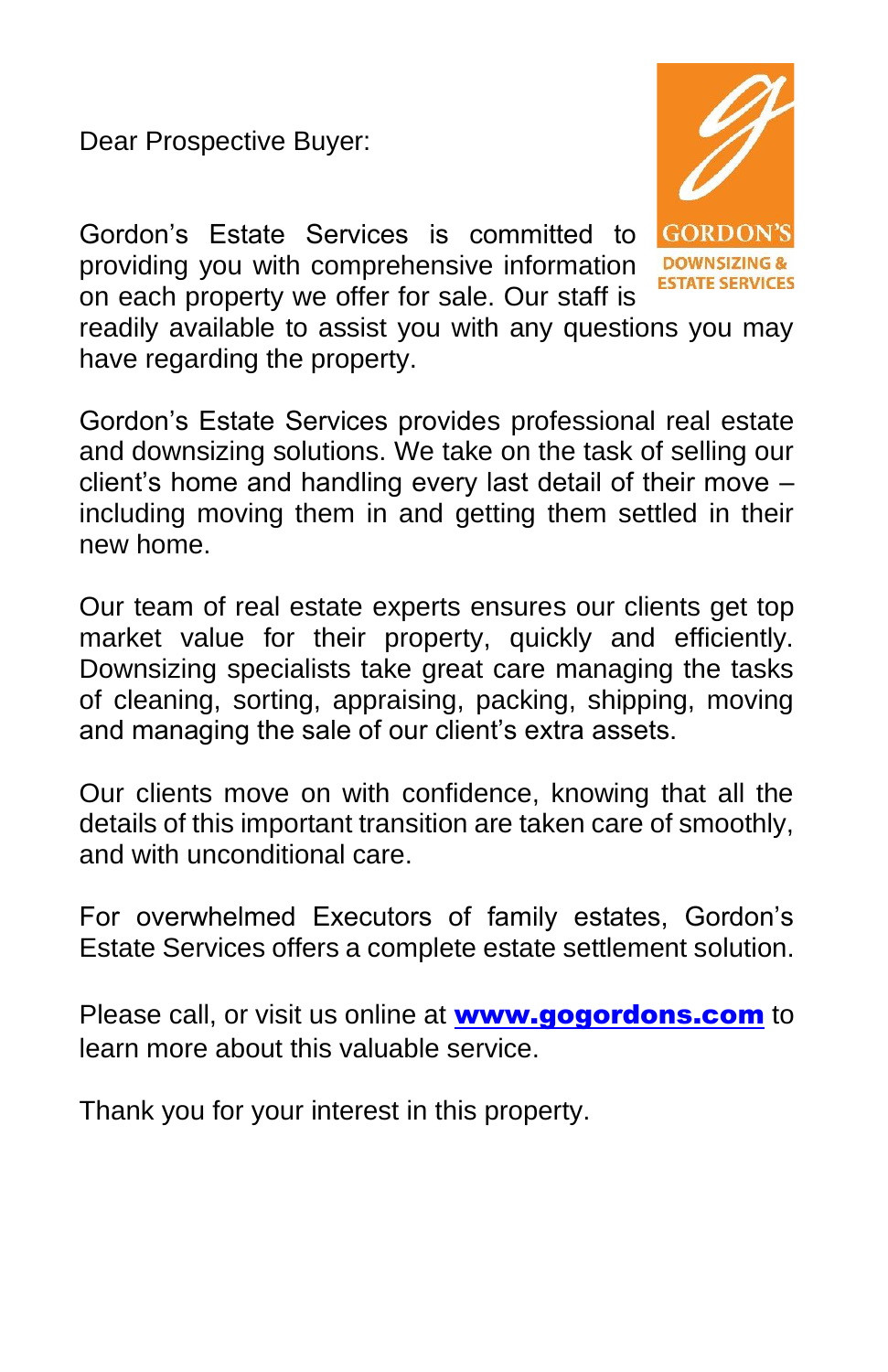## **Property Information**

Highly Desirable Harbour Place condo with amazing south facing water and park views!

Offering two bedrooms plus a den, two full bathrooms and 1,800 +/- sq. ft. of living pace. Situated on the sixth floor enjoy beautiful views of Lake Ontario and two deeded parking spaces! Master bedroom features an updated ensuite bathroom with shower.

Large sun filled living room additional solarium and an eatin galley kitchen with all appliances included.

Building features indoor pool, gym, golf, gardening room, car wash and hobby room.

Everything you would want in a home and exactly where you would want to be in the city!